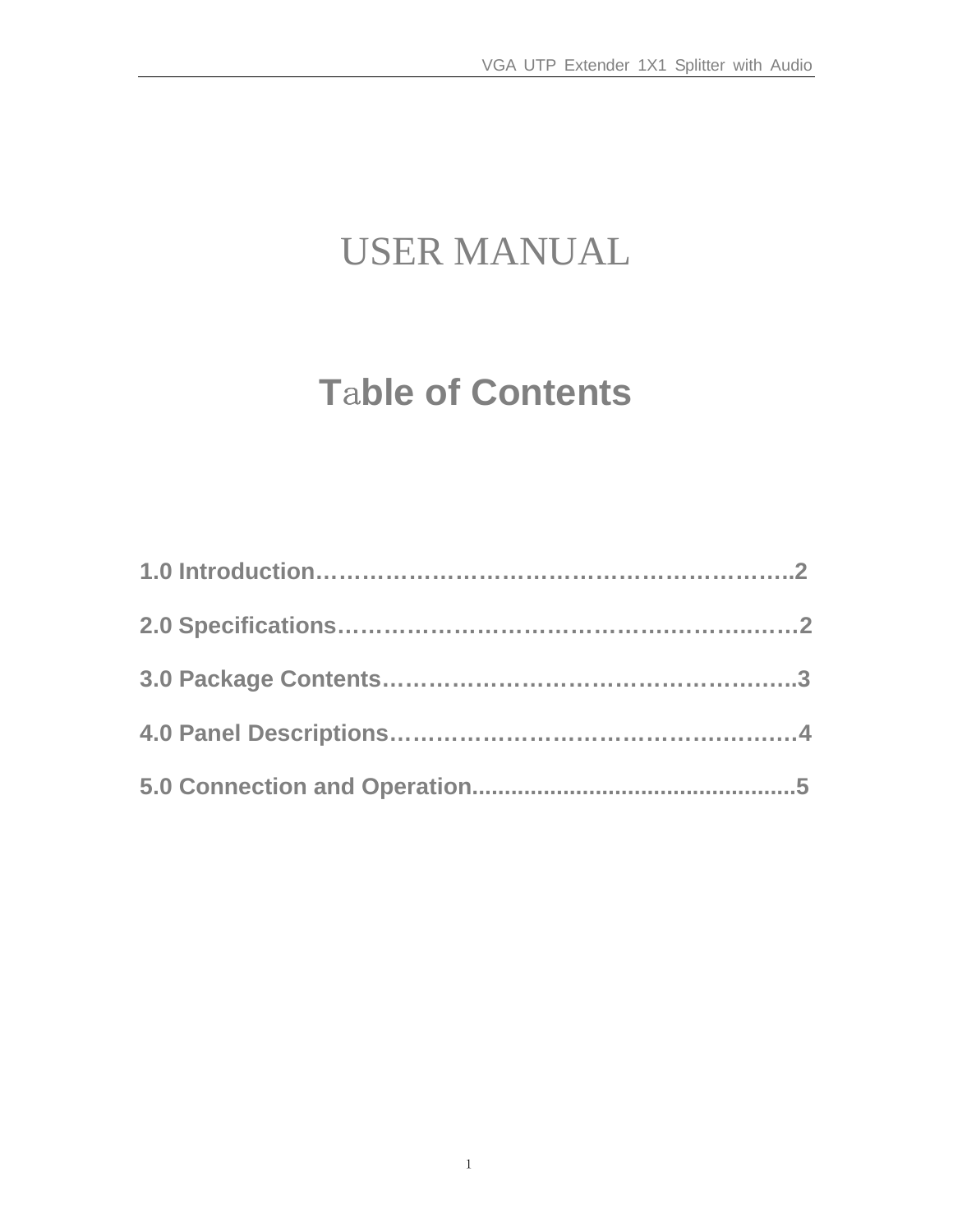## **VGA UTP Extender 1X1 Splitter with Audio**

#### **1.0 Introduction**

This VGA UTP Extender 1X1 Splitter with Audio is an ideal device for local displaying and remote viewing. It combines split function and extension function. It distributes the input of the VGA signal and audio signal into the local and remote outputs simultaneously. Receiver by Cat5 x1 works with the Sender as a full functional module by receiving the distributed signal from the sender and transmitting to display. Only by the most inexpensive UTP cable with cross stand inside, the full functional module extend the VGA display max up to 300 meters.

It offers solutions for VGA retail and show site and Projector factory, noise, space and security concerns, data center control, information distribution, conference room presentation, school and corporate training environments.

### **1.1 FEATURES**

This device has many features that enable it to perform in a superior manner. Among those features you will find:

- Extend VGA video and stereo audio signal max up to 300m over one UTP cable with cross stand inside
- Adjusting GAIN and PEAK to adapt for the different length of UTP cable. GAIN: Brightness adjustment. PEAK: Skew adjustment.
- Supports resolution max up to 1920x1200.
- Dual output at local unit: 1 x VGA output for local site, plus 1 x UTP output for remote site.
- Work with monitors projectors, HDTV, and flat panels.

### **2.0 SPECIFICATIONS**

| <b>Input /Output Connector</b>  |                                 |
|---------------------------------|---------------------------------|
| Input connector                 | VGA(Female 15pin), Stereo Audio |
| Output connector                | VGA(Female 15pin),              |
|                                 | Stereo Audio, 1xRJ45            |
| <b>Operating Frequency</b>      |                                 |
| <b>Vertical Frequency Range</b> | 60/75/85Hz                      |
| <b>Resolutions(PC)</b>          |                                 |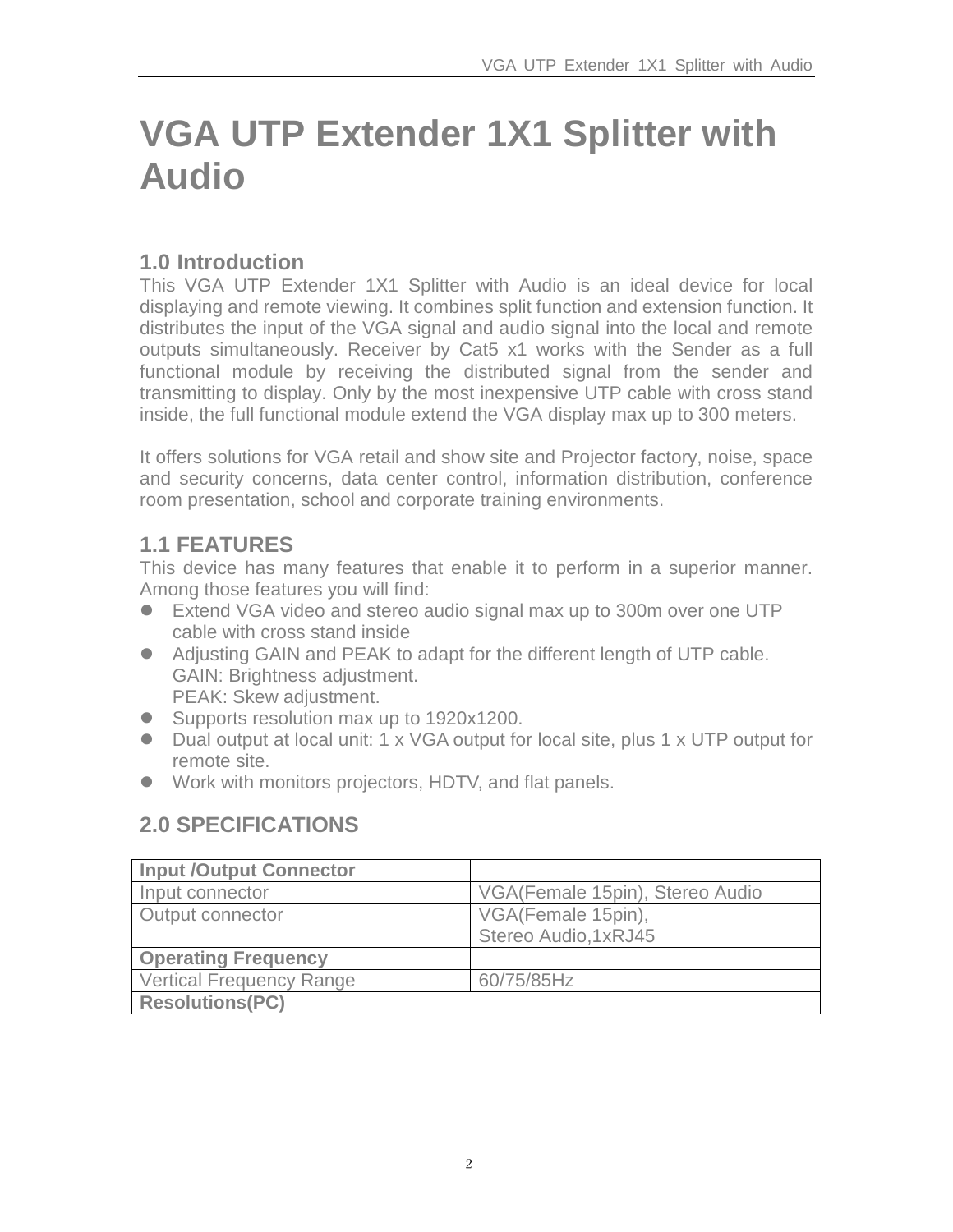| 640X480                           |                                  |  |
|-----------------------------------|----------------------------------|--|
| 800X600                           |                                  |  |
| 1024X768                          |                                  |  |
| 1280X720                          |                                  |  |
| 1280X768                          |                                  |  |
| 1280X960                          |                                  |  |
| 1280X1024                         |                                  |  |
| 1600X900                          |                                  |  |
| 1600X1200                         |                                  |  |
| 1920X1080                         |                                  |  |
| 1920X1200                         |                                  |  |
| <b>Mechanical</b>                 |                                  |  |
| Size of VGA UTP Extender 1X1      | $100\times 65\times 25.5$ mm     |  |
| Splitter                          |                                  |  |
| Weight of VGA UTP Extender 1X1    | 208g                             |  |
| Splitter                          |                                  |  |
| Size of Receiver (L-W-H)          | 81.5×43×23MM                     |  |
| Weight of Receiver (Net)          | 108 <sub>g</sub>                 |  |
| <b>Environmental</b>              |                                  |  |
| <b>Operating Temperature</b>      | $0^{\circ}$ to +70 $^{\circ}$ C  |  |
| <b>Operating Humidity</b>         | 10% to 85 % RH (no condensation) |  |
| <b>Storage Temperature</b>        | $-10^{\circ}$ to $+80^{\circ}$   |  |
| <b>Storage Humidity</b>           | 5% to 90 % RH (no condensation)  |  |
| <b>Power Requirement</b>          |                                  |  |
| Power Supply for VGA UTP Extender | 5V@2A, max 5W                    |  |
| 1X1 Splitter                      |                                  |  |
| Power Supply for Receiver         | $5V@2A$ , max $5W$               |  |

#### **3.0 PACKAGE CONTENTS**

- 1) VGA UTP Extender 1X1 Splitter
- 2) One Receiver
- 3) Two pieces of 5V@2A DC Power Supply.

#### **4.0 PANEL DESCRIPTIONS**

#### **Sender**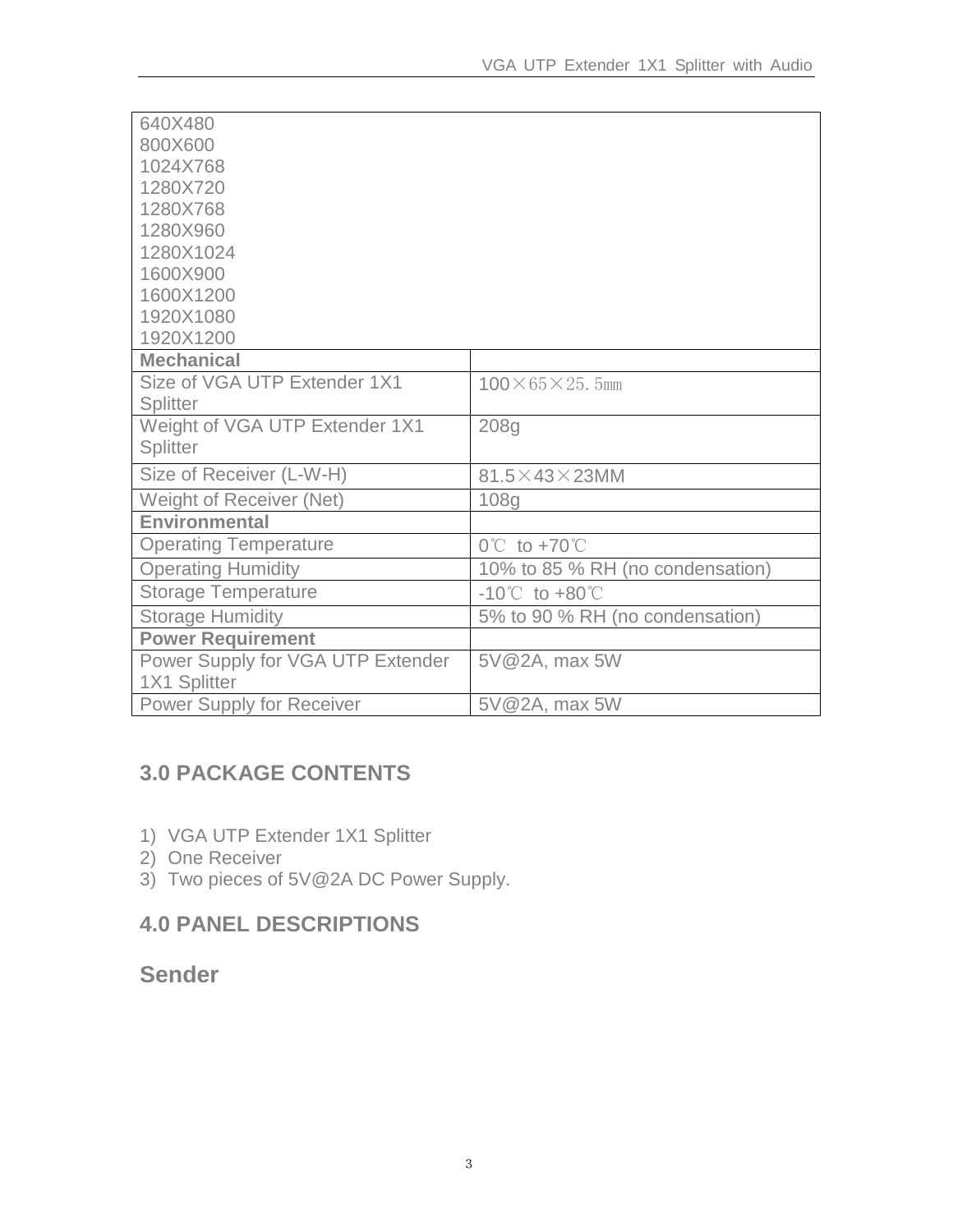

## **5.0 CONNECTION AND OPERATION**

- 1) Connect the single VGA source to the main VGA input using a piece of VGA cable.
- 2) Connect VGA output of the Sender to a local display and Audio output of the Sender to a local Sounder
- 3) Connect Sender and each Receiver using a piece of each pieces of CAT-5e/6
- 4) Connect VGA outputs of Receivers to remote displays and Audio output of Receivers to remote sounders.
- 5) Plug one 5V@ 2A power supply into the VGA UTP 1X1Splitter and the others 5V@2A power suppliers to Receiver.

**Attention: Insert / Extract cable gently.** 

## **5.1 CONNECTION DIAGRAM**